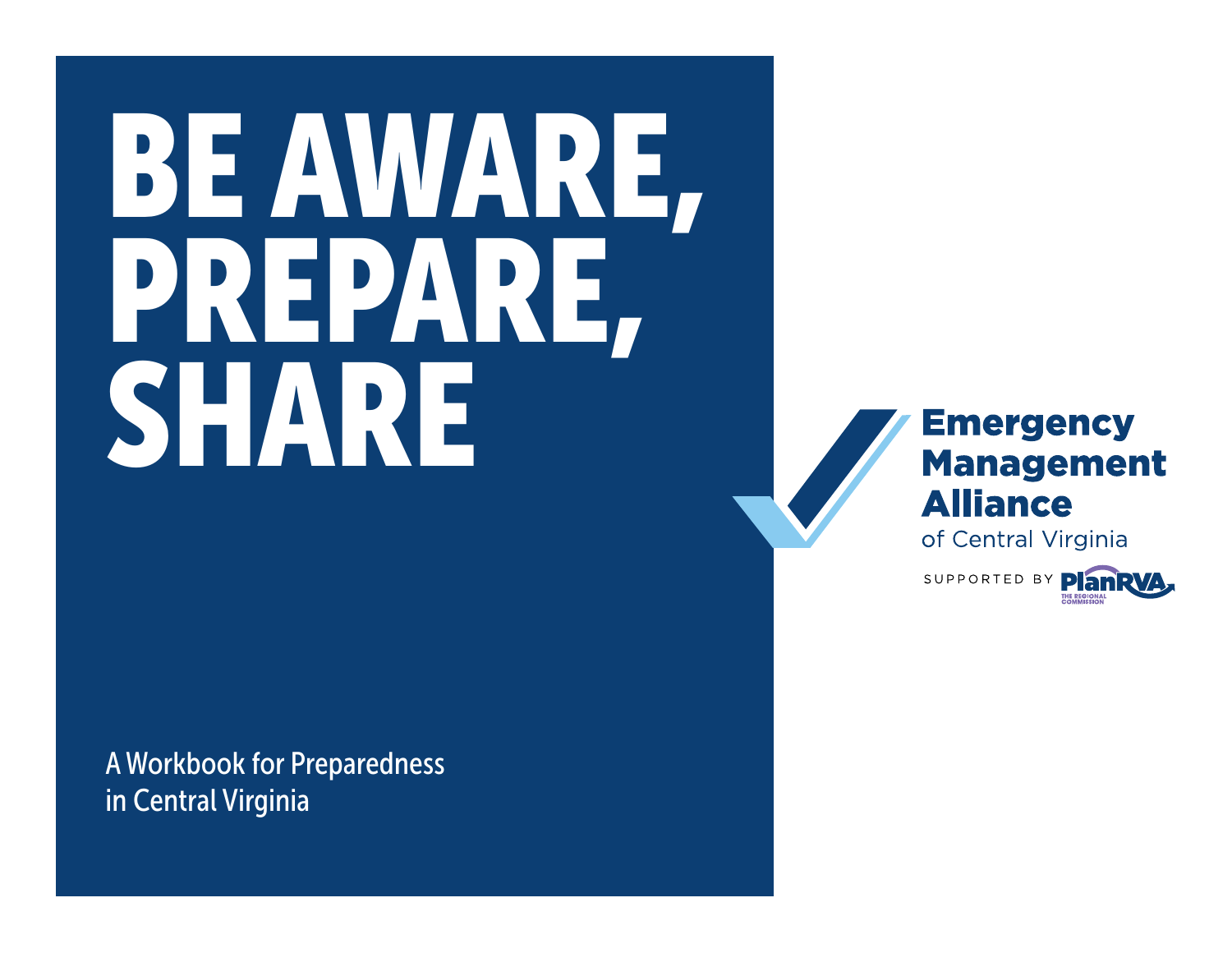The likelihood that you and your family will recover from a disaster tomorrow depends on the preparations you make today.

#### Preparing makes sense.

By making an emergency plan based on your personal needs, resources, and abilities, you'll be better prepared when an emergency strikes.

#### Get ready now.

Preparedness is everyone's job. We can all be prepared by making plans for the first 72 hours (just three days – or nine meals!) after a disaster.

#### Following a disaster, it may take 72 hours or more for outside assistance to reach you.

After a disaster, local officials, first responders, and relief workers will be on the scene, but they won't be able to assist everyone at once. Depending on the scope and severity of the emergency, it could take a few hours or longer for help to arrive. Basic services such as electricity, gas, water, and phone connections may be cut off for an extended period of time. Each of us needs to do our part and prepare for these possibilities.

#### Are You Ready?

Check out our Emergency Planning Worksheets on page 13 to ensure that you plan ahead – and have the resources you need – to stay safe when an emergency occurs.

### IN THIS GUIDE:

| Be Prepared  2                |
|-------------------------------|
|                               |
|                               |
| Stay Informed 4               |
| Special Considerations 6      |
| <b>During an Emergency  8</b> |
|                               |
| Stay Local8                   |
| Evacuation 10                 |
| Get Involved <u>11</u>        |
| <b>Emergency Plan</b>         |
| Worksheets  13                |
|                               |
| Pandemics 15                  |
| Acknowledgments  15           |

# BE PREPARED

# Step 1. Make a Plan

Knowing what to do during an emergency is part of being prepared, and it can make all the difference when seconds count. Planning ahead will ensure that you and your household will know what to do and have the supplies you need.

Since you can't predict when a disaster may occur, it's important to store supplies at any of the

places where you and members of your household regularly spend time. Ask about emergency plans at places such as work, daycare, school, and places of worship. For additional tips on how to make a plan, FEMA's website (*[ready.gov/plan](https://www.ready.gov/plan)*) includes helpful step-by-step instructions.

#### PLANNING TO STAY OR GO

The first important decision you will need to make in an emergency is whether to stay in place or evacuate. Understand and plan for either possibility.

If possible, know at least two ways out of every room in your home. Know your home or building's evacuation plan and locations for rescue. Unless otherwise instructed, do not use elevators in a disaster. Talk to your extended family, friends, and neighbors about how you can work together in the event of an emergency. Thinking ahead and communicating in advance will help you safely reunite with your family and loved ones during an emergency.

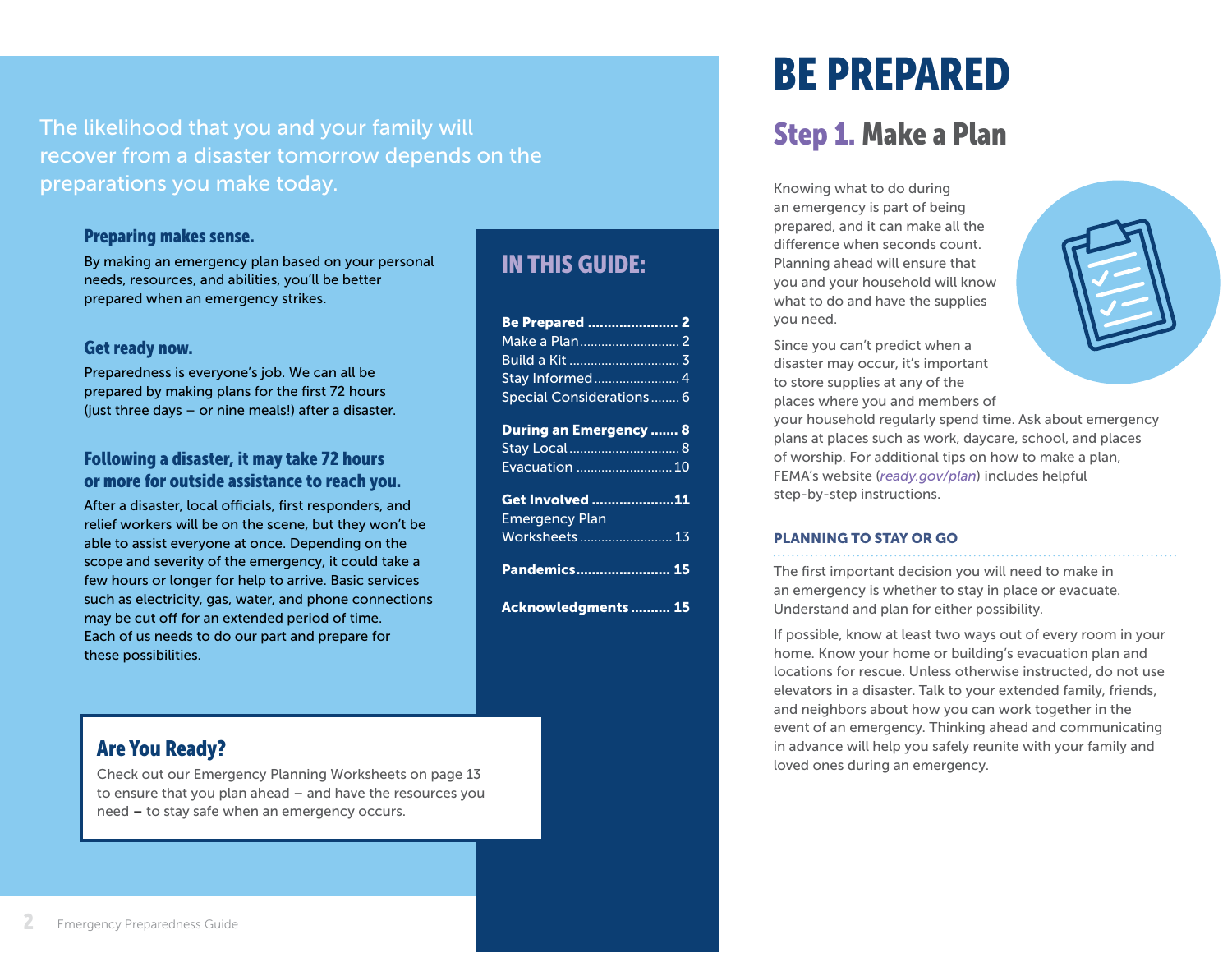#### <span id="page-2-0"></span>PERSONAL COMMUNICATION

#### Emergency Contacts

Your family may not be together when a disaster occurs, so it's essential to plan in advance how you'll contact each other or meet up in different situations. Start by identifying an out-of-town contact for everyone to connect with during and after a disaster. It may be easier to make a longdistance phone call or send a text message in the event of an emergency, so an out-of-town contact may be in a better position to communicate with separated family members.

Be sure every member of your family knows this phone number and has a cell phone, change, or a prepaid phone card. If you have a cell phone, program your out-of-town contact as "In Case of Emergency" on your phone. If you're in an accident, emergency personnel will often check your "In Case of Emergency" listings to contact someone you know. Make sure to tell your family and friends you've listed them as emergency contacts.

#### Text Messaging

Teach family members how to communicate via text message. It's not unusual for cellular networks to become congested or disrupted during an emergency. Text messages are more likely to get through than phone calls.



# Step 2. Build a Kit

Whether you're a homeowner or a renter, the first step toward being prepared is having a plan to make it on your own for at least 72 hours after an emergency. This means keeping food, water, and other supplies stored in an easy-to-carry container in an accessible location.

Change stored water and rotate your food supplies every six months. A good way to remember this is to check your kit when you change your clocks (and smoke alarm batteries) each spring and fall. Consult with your physician or pharmacist about storing prescription medications.



#### BASIC ESSENTIALS

Water for consumption and sanitation: one gallon of water per person (plus one gallon of water for every pet) per day is needed, for at least three days

Food: a minimum three-day supply of nonperishables that do not require refrigeration or cooking and require little to no water, such as canned goods and ready-to-eat meals

#### Basic Disaster Supplies Kit:

- O Battery-powered or hand-cranked radio
- First-aid kit  $\cap$
- $\bigcap$  NOAA weather radio
- $\bigcap$  Extra batteries for all your electronics
- $\bigcap$  Cell phone, chargers, and external power supply
- $\bigcap$  Dust mask to help filter contaminated air
- $\Omega$ Manual can opener
- ◯ Moist towelettes, garbage bags, and plastic ties for personal sanitation
- $\bigcap$  Plastic sheeting and duct tape to shelter in place
- $\bigcap$  Non-sparking wrench or pliers to turn off utilities
- Hand sanitizer
- Face mask
- Flashlight or headlamp ⌒
- Eye dropper for treating water O
- Whistle to signal for help O
- $\bigcirc$  For a more comprehensive list of supply kit items, visit *[ready.gov/kit](http://ready.gov/kit)*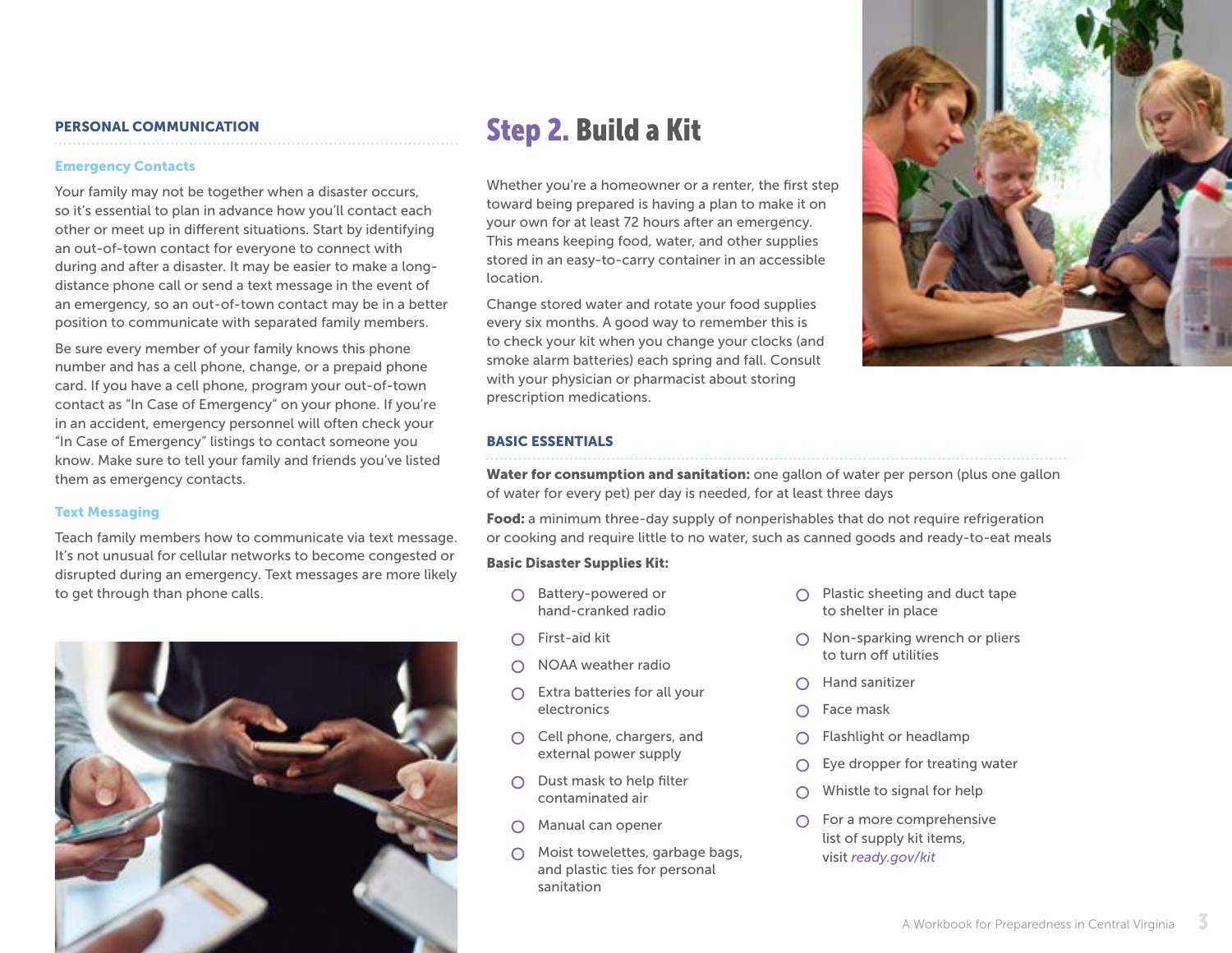#### <span id="page-3-0"></span>IMPORTANT DOCUMENTS

Make copies of important documents and put them in a binder in a secure location near (but not inside) your emergency kit. A waterproof container (such as a large zip-lock bag) is a good way to store and protect copies of the following items:

- Vital records (birth, marriage, divorce, adoption, child custody, and death certificates)
- Driver's licenses, passports, Social Security cards, and other identification documents
- Insurance policies
- Wills, living wills, and powers of attorney
- Debit and credit card numbers
- Property leases, deeds, mortgages, and other records
- Financial documents, including copies of pay stubs, bank accounts, investments, and recent tax returns
- Medical records, including healthcare provider contact information, lists of medications and conditions, and copies of health insurance, Medicare, and Medicaid cards
- Legal ownership titles (auto, home)
- Home and bank safe deposit information or keys
- Passwords and personal identification numbers (PINs)
- Photographic or digital inventory of valuables (photos, videos, flash drives)



# Step 3. Stay Informed

Before, during, and after a disaster, it's critical that you listen for the most location-specific, up-to-date information from emergency officials, such as:

- evacuation orders
- evacuation route details
- emergency shelter locations
- boil water notices
- where to find assistance
- weather warnings and watches

#### KNOW THE DIFFERENCE BETWEEN A WATCH AND A WARNING

A Watch means that conditions are favorable for hazardous weather to develop.

A Warning means that hazardous weather conditions are imminent or occurring.

You can also get valuable information from the internet - or from a smartphone app that provides weather updates and alerts.

#### PREPARATION MAKES GOOD BUSINESS SENSE

America's businesses are the backbone of the nation's economy. If businesses are prepared to survive and recover, the economy is more secure and resilient. How quickly your company can get back to business after a disaster depends on the emergency planning you do today.

**Ready Business** is an online resource that helps businesses identify risks and develop preparedness plans. It provides practical steps and easy-to-use templates to help you plan for your company's future. It also provides useful links to business continuity information. Visit *[ready.gov/business](http://ready.gov/business)* for more information.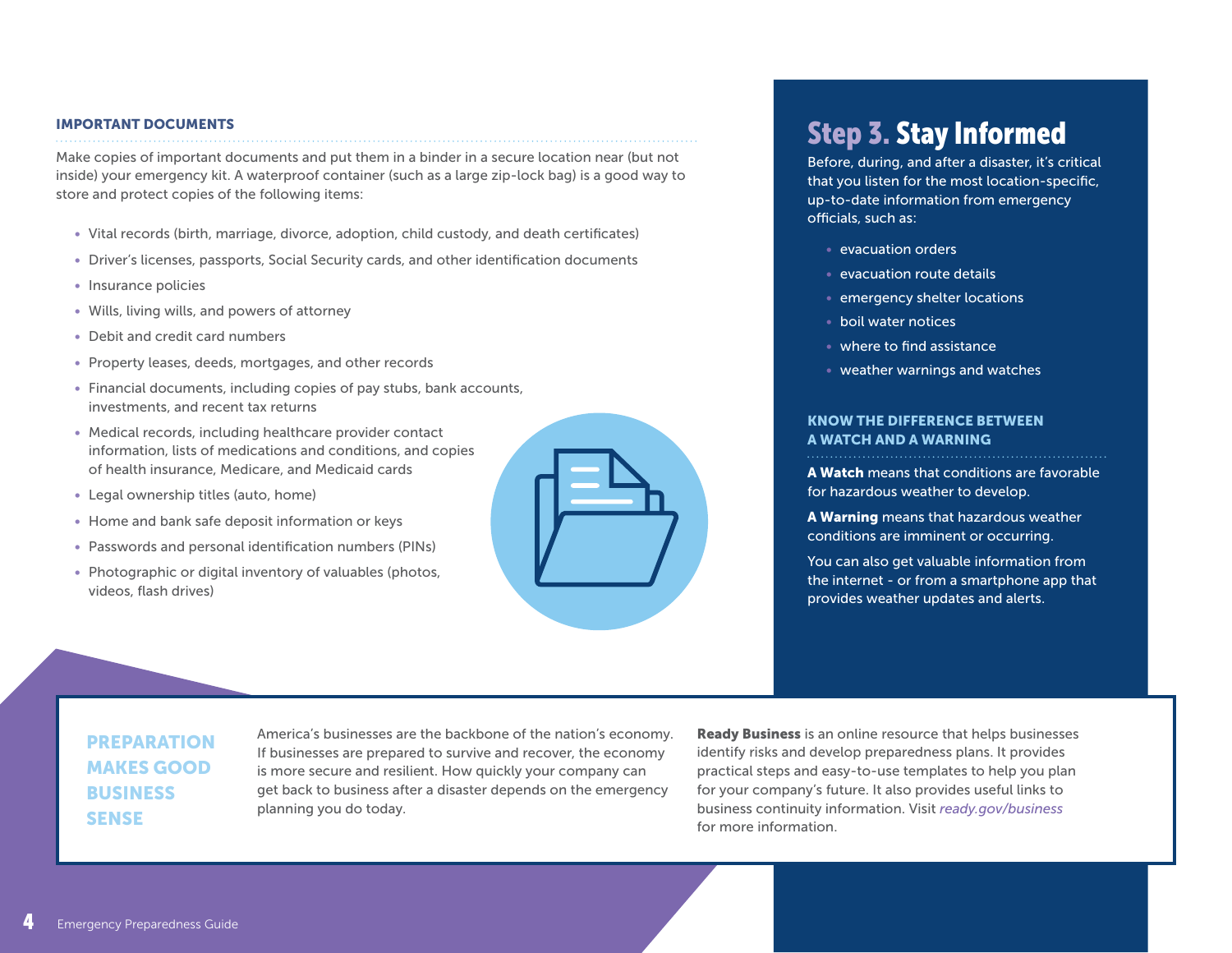

#### GETTING EMERGENCY INFORMATION

Where will you look for information during an emergency? Take the time now to identify your sources of information – such as TV, radio, official social media accounts, or reliable news outlets online.

#### Alert Services

The WEA (Wireless Emergency Alerts) system is a national emergency alert system that sends short, free messages to users' mobile devices based on their current location. Check with your provider to see if your cell phone can receive WEA alerts.

#### The three types of alerts are:

- Presidential Alerts issued by the U.S. president
- Imminent Threat Alerts severe man-made or natural disasters where an imminent threat to life or property exists
- AMBER Alerts to help law enforcement search for and locate an abducted child

WEA alerts are not text messages. The system uses a different technology to ensure they are delivered immediately without network delays. In addition, many local governments provide their own alert systems. Check your local government's emergency management website to see if you can sign up for alerts there.

#### Social Media

Social media platforms can be valuable tools for connecting with people online and finding or sharing information before, during, and after an emergency. Emergency management officials often share updates and warnings with residents via social media. Connecting with these resources now will help you access important information before, during, and after a disaster.

Most city and county governments have multiple social media accounts that can help you learn more about emergency preparedness. Go to your city's or county's website and look for the social media logos that will link you to these accounts.

#### Online Planning Tools

For more information about what you can do to prepare, visit your local government's emergency management website or any of the websites below:

- Ready (*[ready.gov](http://ready.gov)*) a national campaign site designed to help you prepare for and respond to emergencies and disasters
- Ready Virginia (*[vaemergency.gov](http://vaemergency.gov)*) a Virginia resource to help you prepare for an emergency and provide you with local information
- VDEM YouTube Channel (*[youtube.com/user/](http://youtube.com/user/VAEmergency) [VAEmergency](http://youtube.com/user/VAEmergency)*) – a variety of emergency preparedness videos
- The Alliance (*[plansafe.org](http://plansafe.org)*) for additional tips on preparedness and training opportunities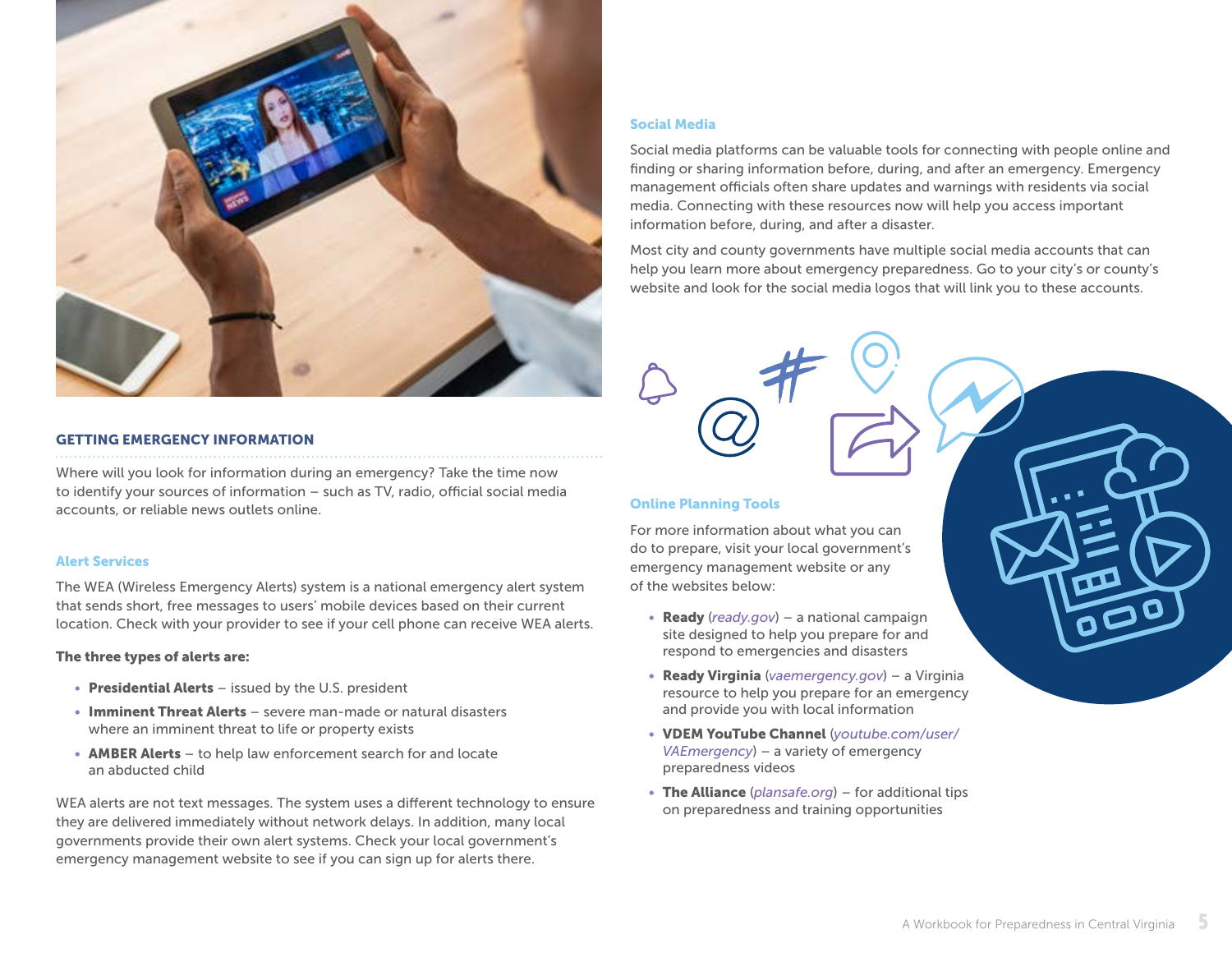<span id="page-5-0"></span>

# Special Considerations

#### SENIORS / PEOPLE WITH DISABILITIES OR ACCESS AND FUNCTIONAL NEEDS

People with disabilities or access and functional needs may want to consider additional preparations depending on their individual situation. Be sure to consider your specific needs when creating your emergency supply kit.

- Talk with your family, friends, caregivers, and others who will be part of your personal support network.
- If you live in a senior community, become familiar with any existing disaster notification plans they have in place.
- Create a support network to share and practice your plan with for an emergency. Tell everyone where you keep your emergency supplies and give at least one member a key to your residence so they can check on you in case of a disaster.
- Teach those who will assist you how to use any lifesaving equipment and administer necessary medications.
- If you undergo routine treatments administered by a clinic or hospital – or if you receive regular services such as home healthcare, treatment, or transportation – talk to your service provider about their emergency plans and incorporate them into your support network.
- Make a plan now for how you'll access other items such as eyeglasses, hearing aids and hearing aid batteries, wheelchair batteries, and oxygen in an emergency.
- If you receive dialysis or other lifesustaining medical treatment, identify the location and availability of more than one facility and work with your provider to develop your personal emergency plan.
- Keep contact information for local independent living centers and other disability services organizations in a safe and easily accessible place.
- If you use in-home support services, work with them to develop a backup plan to keep in touch during and after an emergency in case you need assistance.
- Work with local transportation and disability services to arrange accessible transportation in case of evacuation

#### MAINTAINING INDEPENDENCE

As you prepare, consider all the services, devices, tools, and techniques you use daily. Keep in mind that you may also need access to medications, medical equipment and supplies, your service animal, assistive technology, communication tools, disability service providers, accessible housing, and transportation.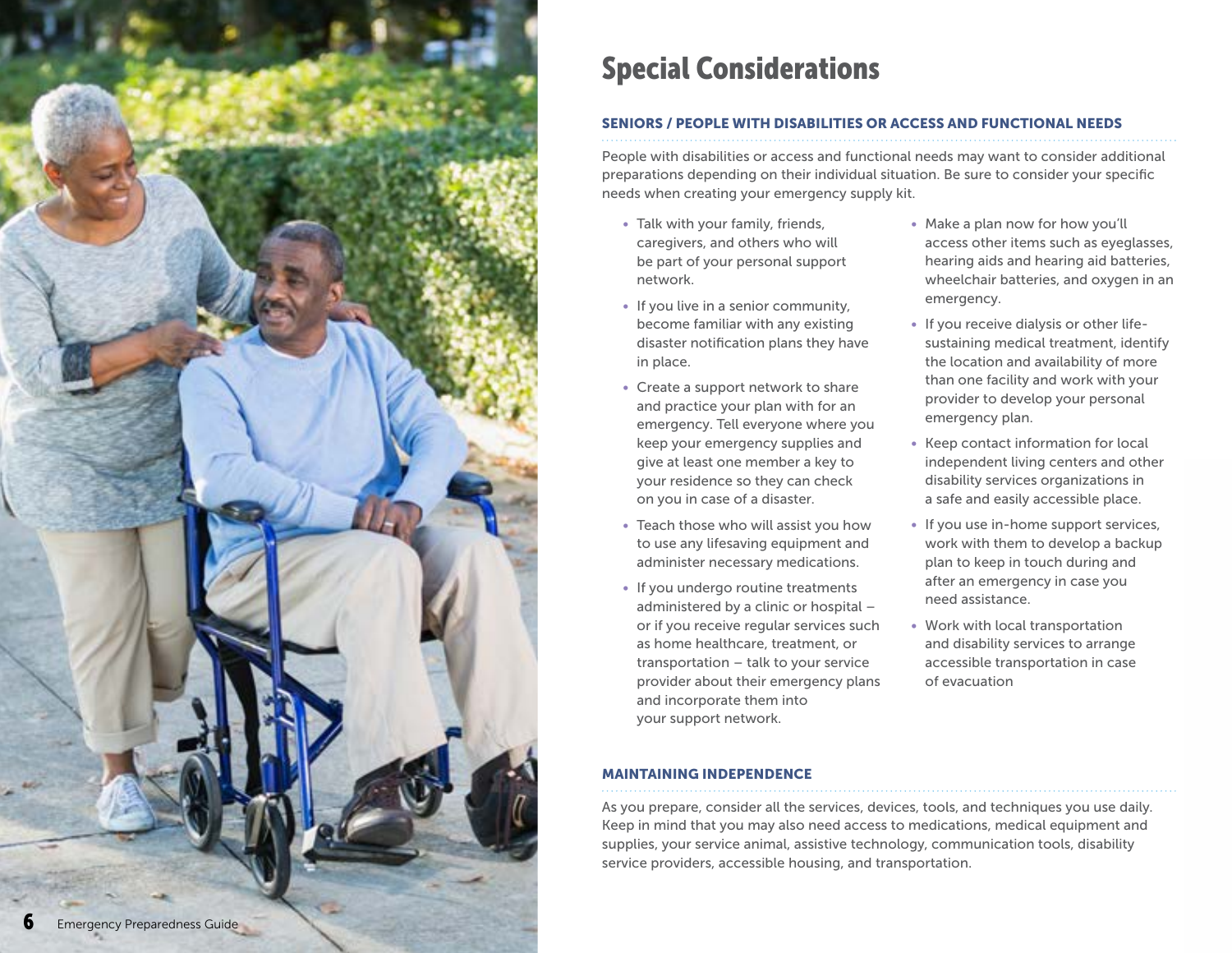#### CHILDREN

Disasters can be traumatic for anyone, but especially for children, particularly if they don't know what to do. Planning and practicing with your children now will reduce their fear, anxiety, and confusion in the event of a disaster. In order to provide your children with clear instructions on how to call 911, first make sure you understand how to call 911 yourself.

#### Children's Response to Disaster

Children depend on daily routines. When emergencies or disasters interrupt their routines, many children will become anxious. Their fears may arise from actual risks or from their imagination, and you should take both seriously. In a disaster, children will look to adults for help, so how you react to an emergency will give them clues about how to act. Feelings of fear are healthy and natural, but, as an adult, you need to manage the situation so your words and actions can provide reassurance. Once you're out of immediate danger, be sure to focus on your child's emotional needs.



#### **PETS**

Whether you decide to stay put in an emergency or evacuate, you will need to make plans in advance for your pets. Keep in mind that what's best for you is typically what's best for your animals. Visit the Virginia State Animal Response Team website at *[virginiasart.org](http://virginiasart.org)* for more information.



#### Pet Care Plan

Make plans for shelter alternatives that will work for both you and your pets in case you must evacuate. Animals may not be allowed inside all public shelters, so have a backup emergency plan to ensure someone is available to care for your pets if you can't. Contact your local emergency management office to see how pets are considered in local planning efforts.

#### A Kit for Your Pet

Just as you do with your family's emergency supply kit, think about your pet's basic needs for food and water. Consider two kits – one with everything you and your pets will need to stay where you are, and a smaller, lightweight version that's portable in case you need to evacuate.

#### Your pet's emergency supply kit should include:

- $\bigcap$  Food at least three days' worth in an airtight, waterproof container
- $\bigcirc$  Water at least three days' worth
- Medications and medical records
- $\bigcap$  Pet first-aid kit
- $\bigcirc$  Collar with ID tag, leash, and copies of your pet's registration information, adoption papers, vaccination documents, and medical records
- $\bigcirc$  Sanitation items litter and litter box, trash bags, and crate or other pet carrier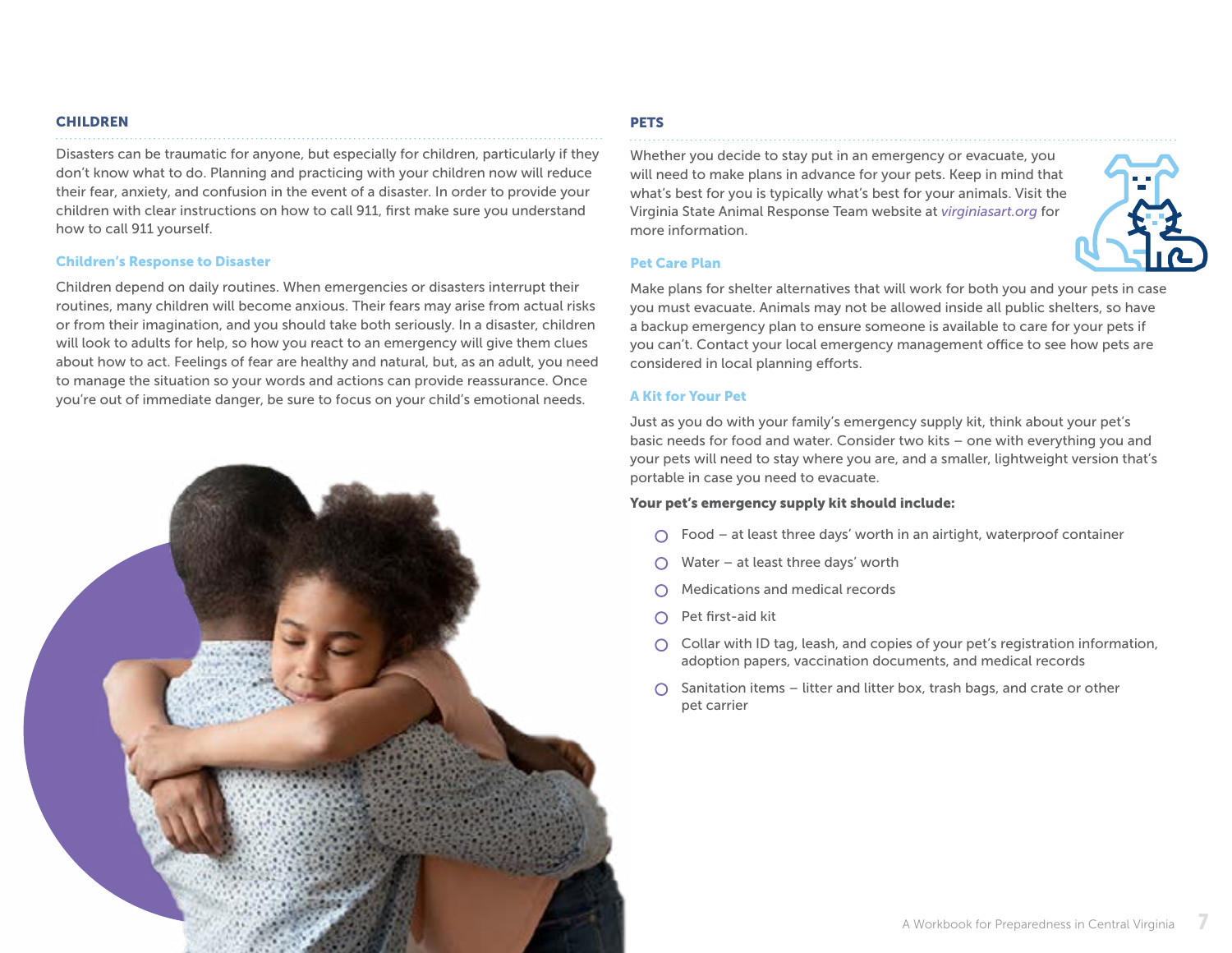# <span id="page-7-0"></span>DURING AN EMERGENCY

# Scenario 1. Staying Local

There are times when staying put is your best option during an emergency. Local authorities may not be able to provide immediate information about what's happening and what you should do. You should watch TV, listen to the radio, or check the internet often for official news and instructions — and always be ready to act quickly in case the situation worsens. If you see large amounts of debris in the air, or if local authorities say the air is badly contaminated, you may want to create a barrier between yourself and the air outside. This is known as "sealing the room."

#### SHELTERING IN PLACE AND SEALING THE ROOM

- Bring your family and pets inside and lock the doors.
- Close windows, air vents, and fireplace dampers.
- Seal all windows, doors, and air vents with plastic sheeting and duct tape.
- Turn off fans, air conditioning, and forced-air heating systems.
- Get your emergency supply kit, unless it's been contaminated.
- Go into an interior room with few windows, if possible.
- Be prepared to improvise, such as using towels to seal gaps.

#### TURNING OFF YOUR UTILITIES

In an emergency, you may need to turn off the utilities to your home or place of business.

- Contact your utility service providers now to learn how to respond during an emergency.
- If you rent, contact your landlord or building manager.
- If you are a property owner, locate and label your property's gas, electric, and water shutoff valves or panels for easy identification.
- Teach family members how to turn off utilities.
- If you turn off gas, a professional should turn it back on. Do not attempt to do this yourself.

## USING PORTABLE GENERATORS<br>………………………………………………………………

Portable electric generators provide backup power when there is an outage, but they can easily become dangerous when used incorrectly. Before using your generator, keep the following in mind:

Never use a generator indoors or in an attached garage because it emits deadly carbon monoxide. Only operate the generator in a dry, well-ventilated outdoor area, away from windows and air intakes.

Use caution with flammable fuels. Gasoline (and other flammable liquids) should be stored outside of living areas in properly labeled, non-glass safety containers. Always have a fire extinguisher located near the generator. Never attempt to refuel a portable generator while it's running.



Connect appliances directly to your generator, but do not connect

your generator directly to your house. The only safe way to connect a generator to your house is to have a licensed electrical contractor install a transfer switch. Without a switch, a generator connected to your home can "backfeed" onto the power lines, causing extensive damage and even death.

- Don't overload the generator. A portable electric generator should be used only to power essential equipment.
- Shut down the generator properly. Turn off all equipment powered by the generator before shutting it down.
- Use caution and keep children away. Many generator parts are hot enough to burn you during operation.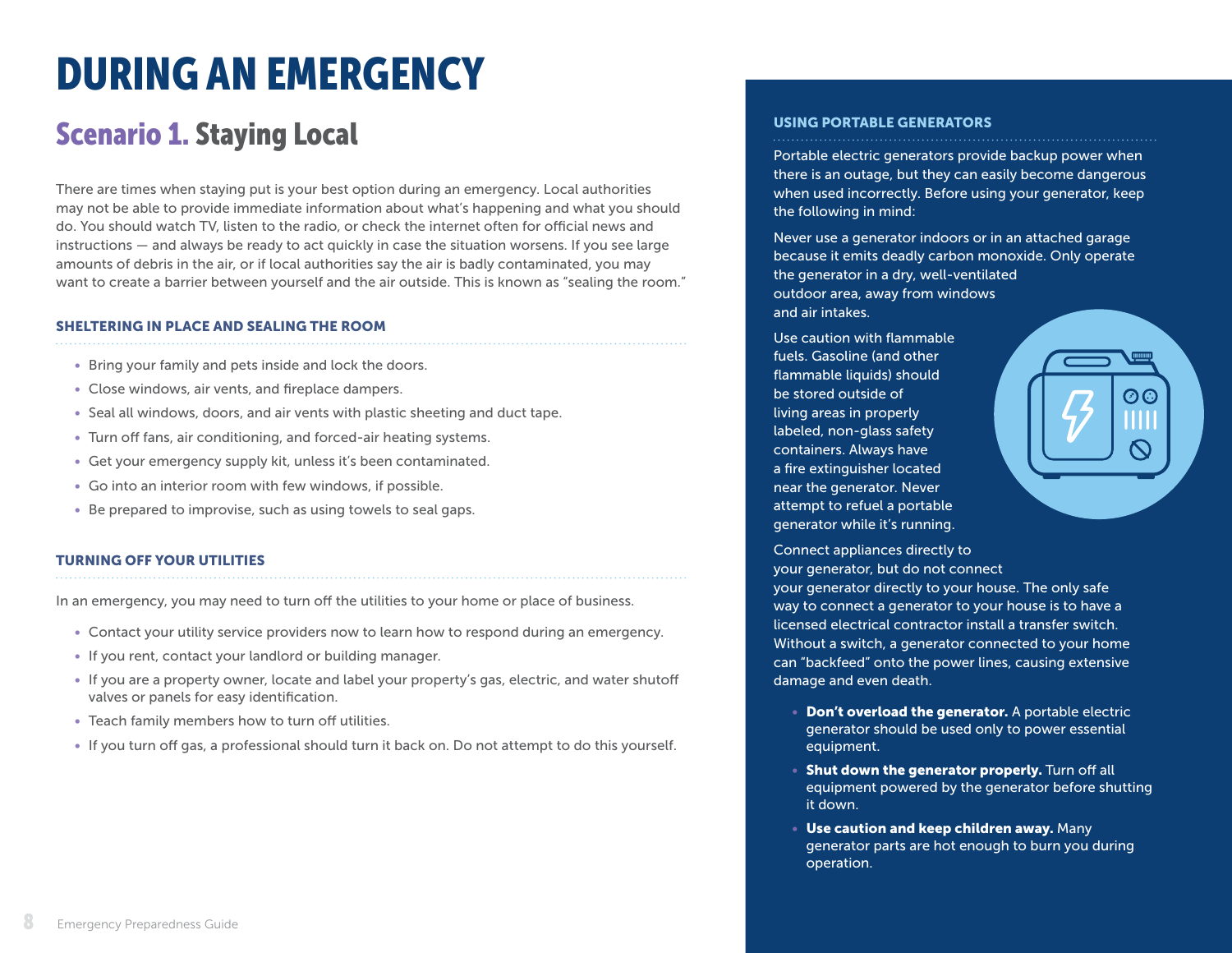#### WATER & FOOD SAFETY

If your supply of water runs out, use other sources in your home — such as water heaters, pipes, and ice cubes — for drinking, food preparation, or hygiene. Do not use water from toilets, radiators, water beds, or swimming pools for drinking, food preparation, or hygiene. If you must use water from outside your home, you must treat it before using it for drinking, food preparation, or hygiene.

#### Treating Water from Uncertain Sources

Always avoid water with an odor, floating material, or a dark color. Treating water will kill germs, but it will not remove heavy metals, salts, and most other chemicals. Before treating, let any particles settle to the bottom, or strain them out through a paper towel, clean cloth, or coffee filter.

Heat water to a rolling boil for one full minute or use commercial purification tablets to purify the water. Let boiled water cool before drinking.

You can also use liquid household bleach to kill microorganisms. Use bleach that contains 5.25-6.0% sodium hypochlorite. Do not use scented bleaches, colorsafe bleaches, or bleaches with added cleaners.

Water treated with bleach should have a slight bleach odor. If it doesn't, repeat the dosage and let stand another 15 minutes. If it still does not smell of bleach, discard it and find another source of water, because your bleach may have lost its potency.

#### BE PREPARED FOR EMERGENCIES

- Be sure to have a supply of bottled water safely stored away from flooding.
- Freeze containers of water to make ice for keeping food cold and to melt for extra drinking water.
- Have coolers on hand in case the power goes out.
- Group food together in the freezer so it stays cold longer.
- Freeze refrigerated items you do not need immediately so they'll stay at a safe temperature longer.
- Make sure you have appliance thermometers in your refrigerator and freezer.
- Check to ensure that the freezer temperature is at or below 0°F and the refrigerator is at or below 40°F.

#### During an Emergency

- Store food on shelves that will be safely out of the way of flooding.
- For infants, use prepared, canned baby formula that requires no added water.
- Food that has not been adequately refrigerated or frozen, even when cooked, may cause illness if consumed. When in doubt, throw it out.

#### When the Power Goes Out

- Keep the refrigerator and freezer doors closed as much as possible.
- If the door remains closed, the refrigerator will keep food cold for about four hours.
- If the door remains closed, a full freezer will keep its temperature for about 48 hours
- If you plan to eat refrigerated or frozen meat, poultry, fish, or eggs while they're still at safe temperatures, it's important that each item be thoroughly cooked to the proper temperature.

#### Once Power is Restored

- Exercise care when choosing whether to eat meat, poultry, seafood, milk, eggs, and other perishables that have been stored during an outage. When in doubt, throw it out.
- Refrigerated food should be safe as long as the refrigerator door was kept shut and the power was out for no more than four hours.
- If the freezer thermometer reads 40°F or below or if the food still contains ice crystals, the food is safe to refreeze or cook. Discard any perishables that have been above 40°F for two hours or more.

More information about food safety issues can be found at *[foodsafety.gov](http://foodsafety.gov)*.



| <b>VOLUME OF WATER</b> | <b>AMOUNT OF</b><br><b>6% BLEACH TO ADD</b> | <b>AMOUNT OF</b><br><b>8.25% BLEACH TO ADD</b> |
|------------------------|---------------------------------------------|------------------------------------------------|
| 1 quart/liter          | 2 drops                                     | 2 drops                                        |
| 1 gallon               | 8 drops                                     | 6 drops                                        |
| 2 gallons              | 16 drops $(1/4$ tsp)                        | 12 drops (1/8 teaspoon)                        |
| 4 gallons              | $1/3$ teaspoon                              | 1/4 teaspoon                                   |
| 8 gallons              | 2/3 teaspoon                                | $1/2$ teaspoon                                 |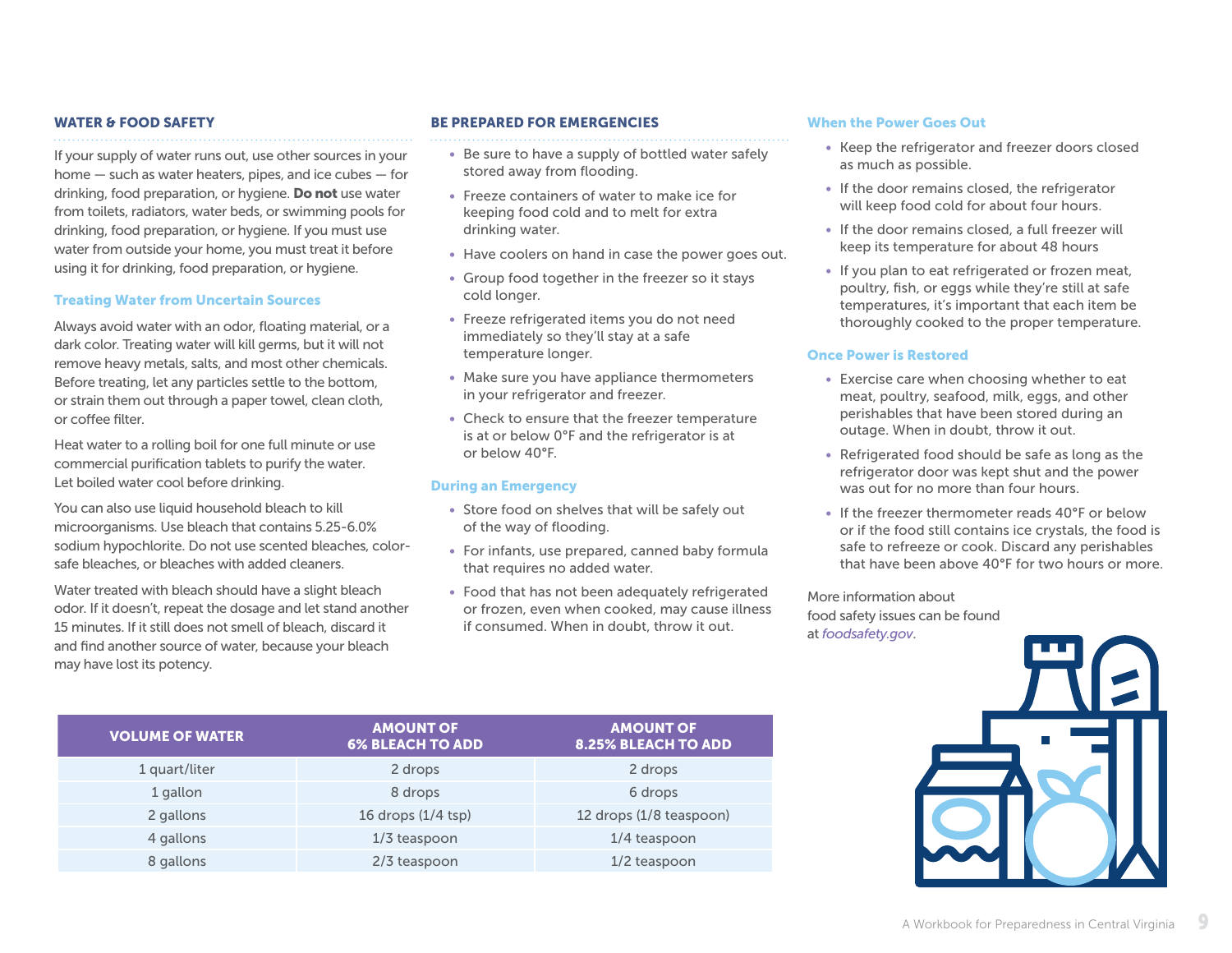<span id="page-9-0"></span>

#### EMERGENCY SHELTERS & ASSISTANCE CENTERS

Local authorities may instruct you to temporarily stay in an emergency shelter, an immediate short-term accommodation for people threatened or displaced by an emergency incident. The type of event will determine which emergency shelters in your area are opened.

- Pay attention to local media to learn the locations of available shelters.
- Bring a change of clothes, toiletries, pre-filled prescriptions, and special medical or dietary supplies.
- Pets may or may not be permitted in an emergency shelter depending on the city or county.
- Many jurisdictions provide locations for residents to obtain specific services such as showers, laundry facilities, or charging stations for electronic devices.
- Check with your local emergency management office for more information.

# Scenario 2. Evacuation

During an emergency, you may decide it's best to leave home, or public officials may order you to leave. Choose destinations in different directions in advance so you'll have several alternatives in the event of an emergency.

Create an Evacuation Plan

- Decide on the places where your family will meet.
- If you have a car, keep at least a half-tank of gas in it at all times.
- Become familiar with alternative routes and other means of transportation out of your area.
- If you don't have a car, make arrangements for transportation in advance.
- Take your emergency supply kit.
- Take your pets, but remember that only service animals may be permitted in public shelters.
- Tell your out-of-state contact from your family communications plan where you're going.

#### TURN AROUND, DON'T DROWN®

#### Play it smart. Play it safe.

Each year, flooding causes more deaths than any other weather hazard. More than half of all flood-related drownings occur when vehicles are swept away because drivers attempted to drive through flood water. You may not know the depth of the water or the condition of the ground under the water, so NEVER walk or drive through flooded roadways. Instead, Turn Around, Don't Drown®.

Six inches of water will reach the bottom of most passenger cars, causing loss of control and possible stalling. Twelve inches of water will float many vehicles. Two feet of rushing water can carry away most vehicles, including SUVs and pickups.

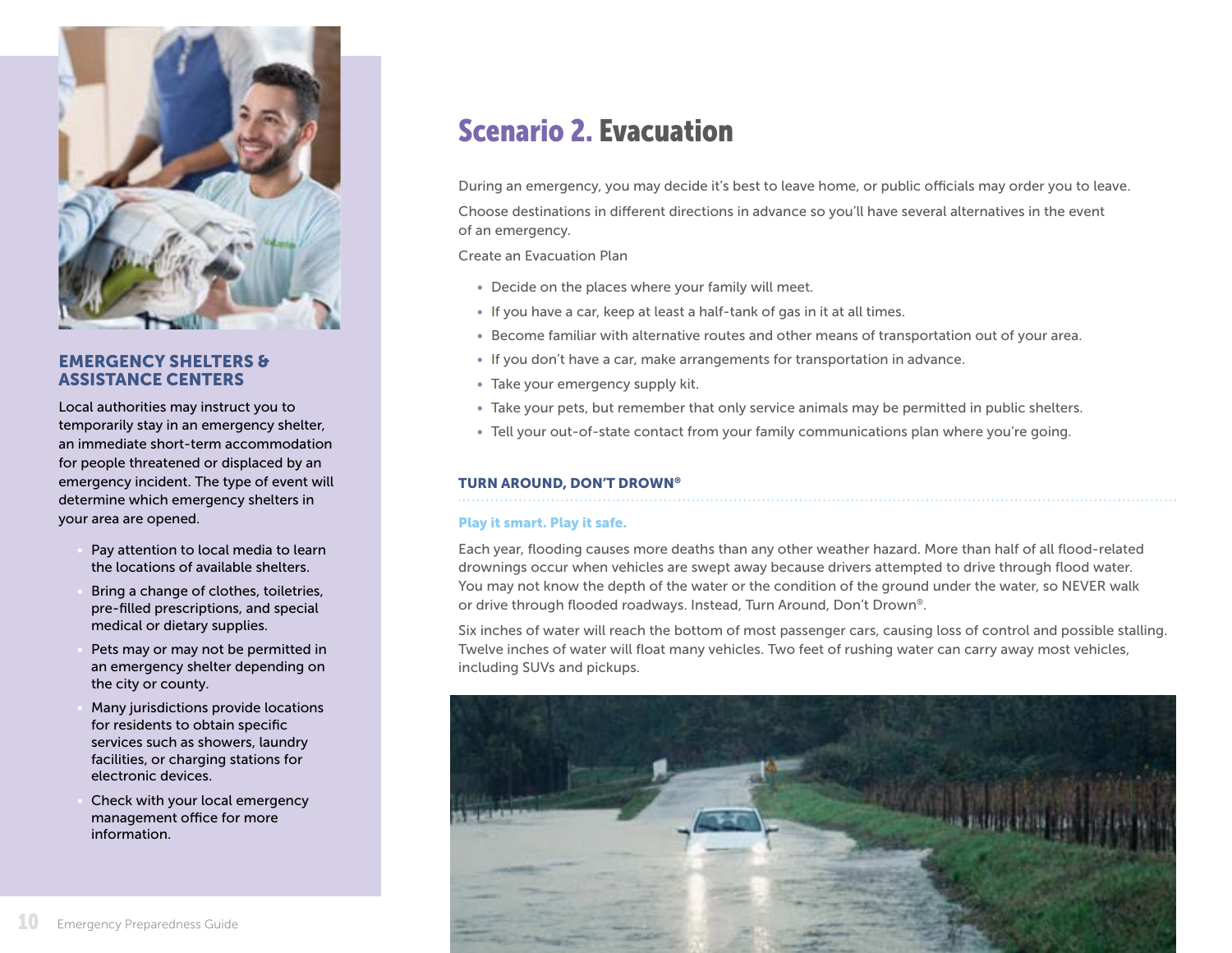# <span id="page-10-0"></span>GET INVOLVED

#### RECOVERY MEANS THE WHOLE COMMUNITY DOING THEIR PART.

Major disasters can overwhelm first responders, but coordinated assistance from properly trained individuals and volunteers can help greatly. There are many ways to get involved in your community, especially before a disaster occurs, such as:

- learning first aid
- volunteering for disaster training in your community
- sharing preparedness tips on your social media accounts

When disasters strike, people look for ways to help those impacted. The most effective way to support disaster survivors in their recovery is to donate money and/or time to trusted, reputable volunteer or charitable organizations.

#### Volunteer

With proper training and education, civilian volunteers can support emergency responders and expand the resources available to states and local communities. Recovery won't happen overnight, and, in the case of many disasters, assistance will be needed for many months or years afterward.

#### Prepare to Help

Contact an established organization involved in disaster response and recovery to ensure you are properly trained and ready to respond before the next disaster occurs. If necessary, get the training you may be missing in order to support these organizations.

#### Disaster Relief

Volunteers should not enter an impacted area until a need has been identified and the local community has requested support. Volunteering inside a disaster area can be dangerous, stressful work. Be patient. There will be many opportunities to volunteer for months following the disaster. To volunteer responsibly and truly assist impacted communities:

- Volunteer with an existing volunteer organization that has been asked to respond.
- Always wear proper safety gear for the task at hand.
- Consider volunteering for the long-term community recovery.

#### Community Emergency Response Team

The Community Emergency Response Team (CERT) is a national program that educates people about disaster-related hazards that may impact their area. CERT trains people in basic disaster response skills, such as fire safety, light search and rescue, team organization, disaster medical operations, and more. Using the training learned, CERT members can assist others in their neighborhood or workplace when professional responders are not immediately available to help.

To learn more about CERT, visit *[ready.gov/cert](http://ready.gov/cert)*. To join a CERT, contact your locality's emergency management office or visit their webpage.

#### Medical Reserve Corps

The Virginia Medical Reserve Corps (MRC) is a group of dedicated volunteers who stand ready to support the community in the event of a public health emergency. Each local MRC unit is made up of medical and public health professionals who volunteer their skills, expertise, and time to support ongoing public health initiatives and assist during emergencies throughout Virginia.

To volunteer for the Virginia MRC, visit *[vdh.virginia.gov/mrc](http://vdh.virginia.gov/mrc)*.

For more opportunities and information on volunteering, visit the Virginia Department of Emergency Management (*[vaemergency.gov](http://vaemergency.gov)*).

To get involved following a disaster, visit the Disaster Relief Fund (*[togetheroneregion.org](http://togetheroneregion.org)*) for more information on how you can contribute funds, time, and supplies to help address critical needs.

#### Voluntary Organizations Active in Disaster

Voluntary Organizations Active in Disaster (VOAD) is a coalition of nonprofit, faith-based, and other non-governmental organizations that respond during disasters.

The national, state, and regional chapters of VOAD are committed to better serving people impacted by disasters. Members share knowledge and resources throughout all phases of the disaster cycle to help survivors and their communities.

For more information on Virginia VOAD and regional chapters, visit *[nvoad.org](http://nvoad.org)*.

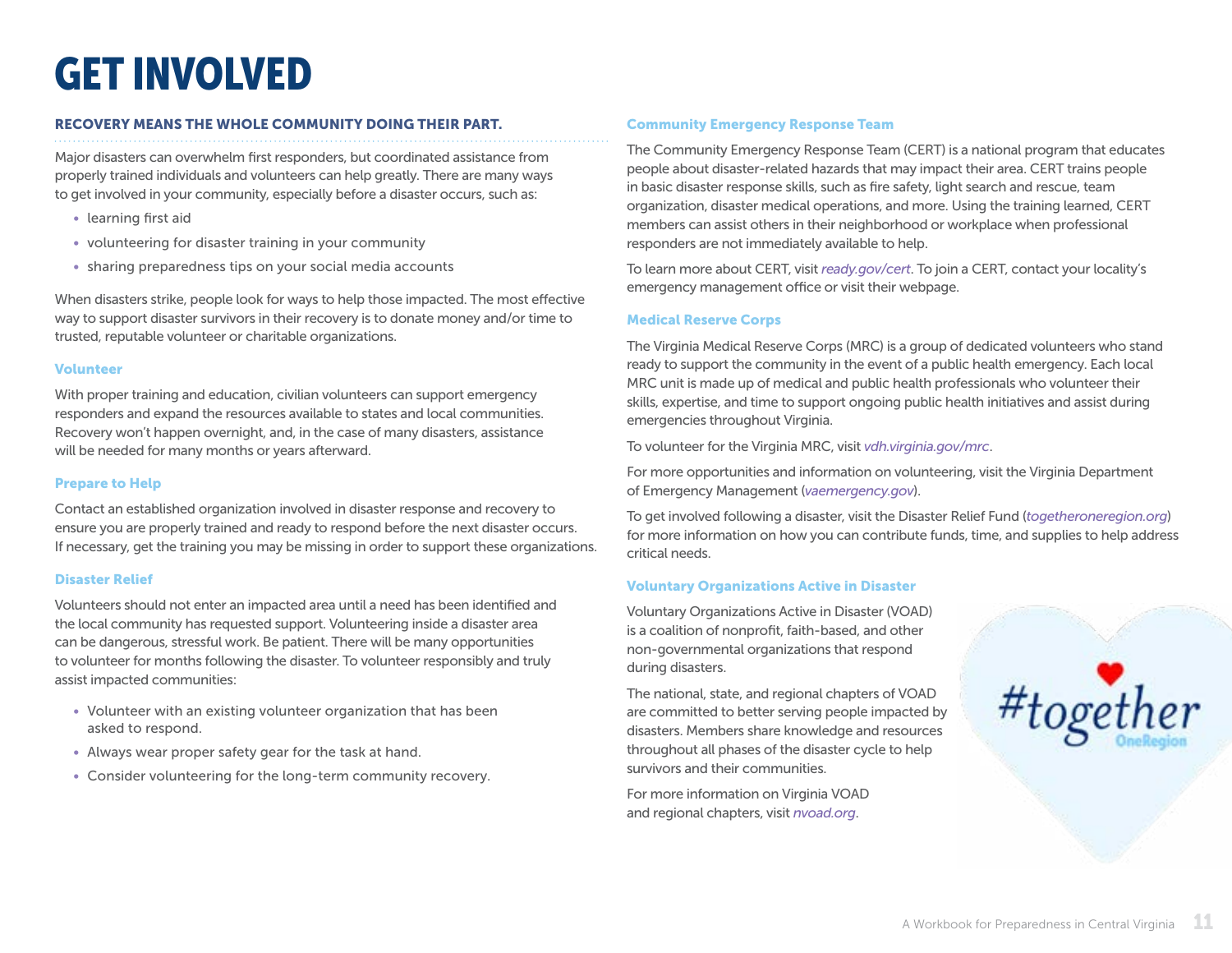



#### IF YOU SEE SOMETHING, SAY SOMETHING™

#### If you see something suspicious, report it to the police or call 911.

"If You See Something, Say Something™" is a national campaign that encourages people to monitor their environments for suspicious objects or behavior in public places and report them to law enforcement. Just being observant can help keep your community safer.

Ethnicity, national origin, or religious affiliation alone are not suspicious. As an example, you should report an unattended backpack in a public place or someone trying to break into a restricted area, but not a person's beliefs, appearance, expressions, associations, or speech that are unrelated to terrorism or criminal activity.

#### See Send App

The "See Something, Send Something" mobile application – also known as the See Send app – is a nationwide tool for residents to report suspicious and criminal activity, and it's free to download. The app educates you on what to look for and allows users to send reports of suspicious activity directly to the authorities through a nationwide network of intelligence centers.

#### Report Suspicious Activity

Virginia Terrorism Hotline: 1-877-4VA-TIPS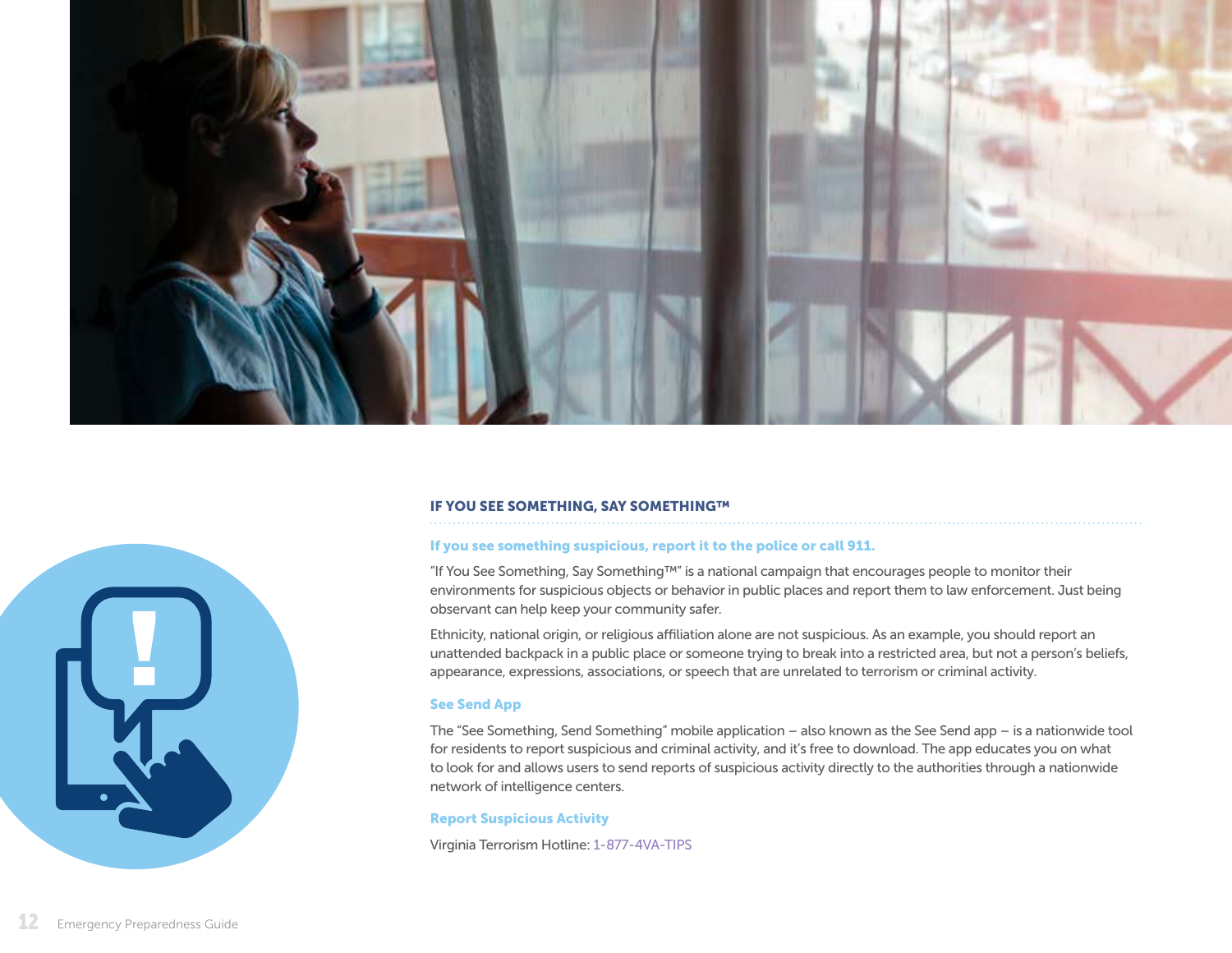# <span id="page-12-0"></span>**Emergency Plan Worksheets**



#### **MEETING PLACES**

Decide on meeting places in case you cannot return to your home due to evacuation orders.

| <b>Neighborhood Meeting Place:</b> |  |  |
|------------------------------------|--|--|
| Address:                           |  |  |
|                                    |  |  |

#### 



#### **WORK, SCHOOL, DAYCARE LOCATIONS**

Identify the locations where your family works and attends school or daycare.

#### Workplace/School/Daycare #1:

| Workplace/School/Daycare #2: |  |
|------------------------------|--|
|                              |  |
|                              |  |
| Workplace/School/Daycare #3: |  |
|                              |  |
|                              |  |

## mm 同

#### **MEDICATIONS AND ALLERGIES**

Note medications, dosages, and allergies for each family member. Keep this information up to date.

#### Name:

| Date of Birth: 2008 |
|---------------------|

#### Name:

| Date of Birth: |
|----------------|
| Allergies:     |
| Medications:   |
|                |

#### Name:

| Date of Birth: |  |
|----------------|--|
| Allergies:     |  |
| Medications:   |  |

#### **MEDICAL CONTACTS**

Collect information from medical providers you may need to contact in case of an emergency.

# **Notes:**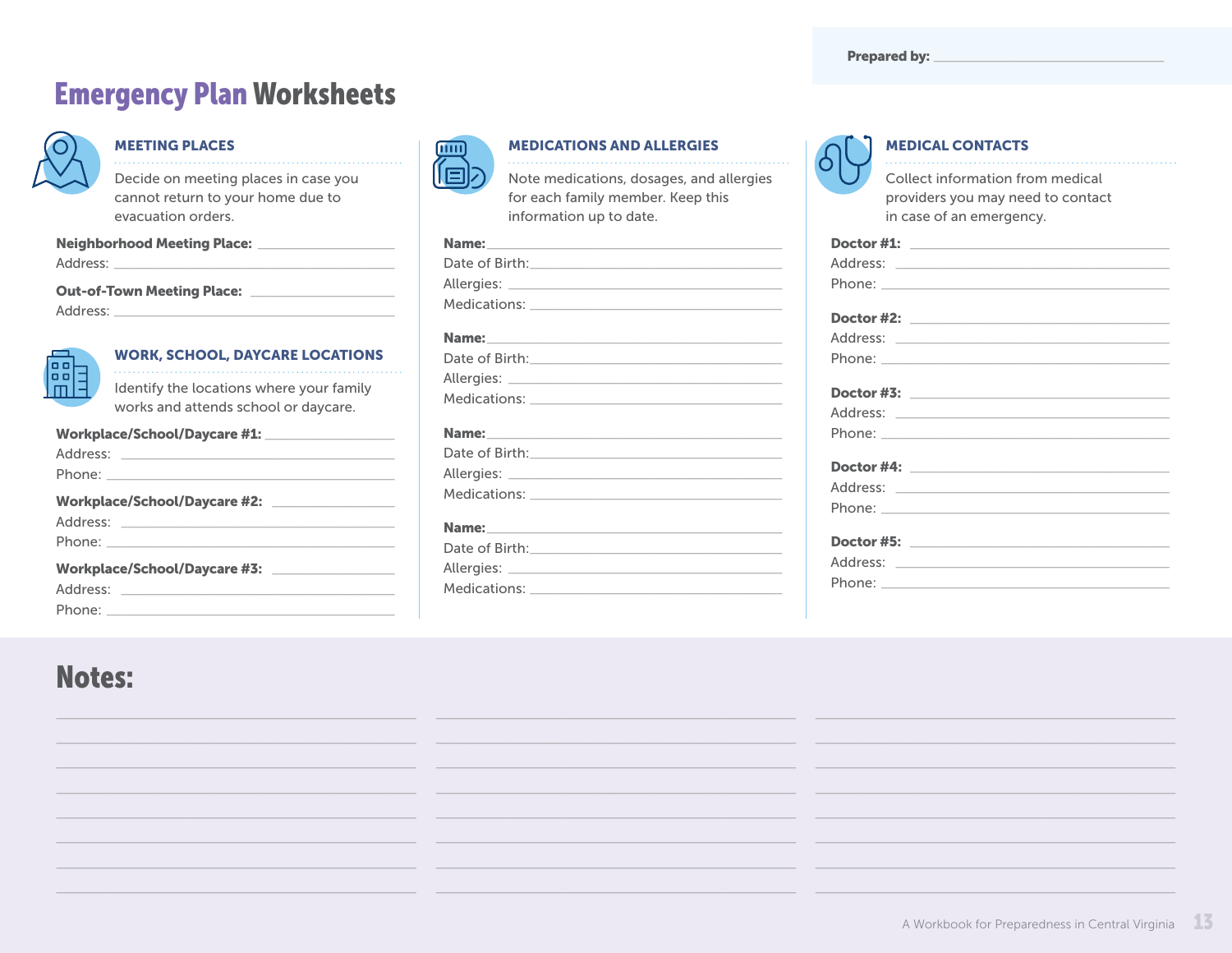

#### **MEDICAL EQUIPMENT**

Keep a list of the styles and serial numbers of medical or other life-sustaining devices. Include operating information and instructions.

| $Instructions: \begin{tabular}{ c c c c } \hline \quad \quad & \quad \quad & \quad \quad & \quad \quad \\ \hline \end{tabular}$ | $Instructions: \begin{tabular}{c} \hline \rule[1ex]{.1ex}{1ex} \rule[1ex]{.1ex}{1ex} \rule[1ex]{.1ex}{1ex} \rule[1ex]{.1ex}{1ex} \rule[1ex]{.1ex}{1ex} \rule[1ex]{.1ex}{1ex} \rule[1ex]{.1ex}{1ex} \rule[1ex]{.1ex}{1ex} \rule[1ex]{.1ex}{1ex} \rule[1ex]{.1ex}{1ex} \rule[1ex]{.1ex}{1ex} \rule[1ex]{.1ex}{1ex} \rule[1ex]{.1ex}{1ex} \rule[1ex]{.1ex}{1ex} \rule[1ex]{.1ex}{1ex} \rule[1ex]{.1ex}{1$ |  |
|---------------------------------------------------------------------------------------------------------------------------------|--------------------------------------------------------------------------------------------------------------------------------------------------------------------------------------------------------------------------------------------------------------------------------------------------------------------------------------------------------------------------------------------------------|--|
|                                                                                                                                 |                                                                                                                                                                                                                                                                                                                                                                                                        |  |
|                                                                                                                                 | Device: _________________________                                                                                                                                                                                                                                                                                                                                                                      |  |
| Style & SN: $\frac{1}{2}$ Style & SN:                                                                                           | Style & SN: $\frac{1}{2}$ Style 8.                                                                                                                                                                                                                                                                                                                                                                     |  |



#### **INSURANCE CONTACTS**

Keep a list of your insurance providers and policies.

| Medical Insurance: <u>_________________________________</u> |  |
|-------------------------------------------------------------|--|
|                                                             |  |
|                                                             |  |
| Homeowners/Renters Insurance: ______________                |  |
|                                                             |  |
|                                                             |  |

#### **Vehicle Insurance:**

| Policy Number: |  |
|----------------|--|
| Phone:         |  |

# **Notes:**

#### **UTILITY SHUTOFF INSTRUCTIONS**

|             | Gas: Shutoff Valve Location: ___________                                                                                                         |  |
|-------------|--------------------------------------------------------------------------------------------------------------------------------------------------|--|
|             | $Instructions: \_\_$                                                                                                                             |  |
|             |                                                                                                                                                  |  |
|             | <u> 1989 - Andrea Santa Andrea Andrea Andrea Andrea Andrea Andrea Andrea Andrea Andrea Andrea Andrea Andrea Andr</u><br><b>BUILDING CONTACTS</b> |  |
|             | Building Manager: ______________________                                                                                                         |  |
|             |                                                                                                                                                  |  |
|             |                                                                                                                                                  |  |
| Cell Phone: |                                                                                                                                                  |  |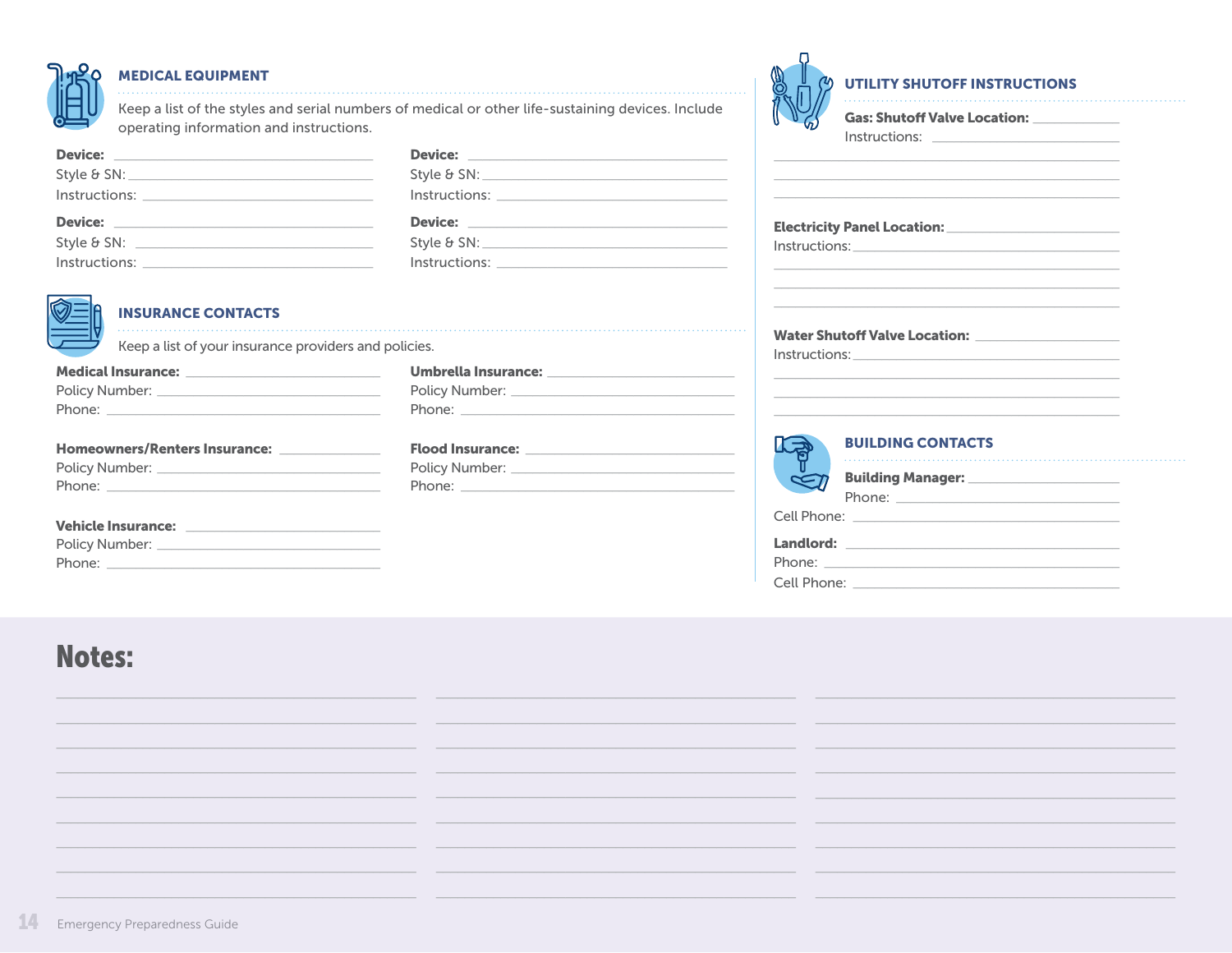## <span id="page-14-0"></span>Pandemics

A pandemic is a disease outbreak that spans multiple countries and affects massive numbers of people. Pandemics are most often caused by viruses, like Coronavirus Disease 2019 (COVID-19), which can emerge from anywhere and quickly spread around the world. It is hard to predict when or where the next pandemic will emerge.

#### PREPARING FOR A PANDEMIC

- Learn how diseases spread to help protect yourself and others. Viruses can be spread from person to person, from a non-living object to a person, and by people who are infected but don't have any symptoms.
- Prepare for school, workplace, and community center closings. Look into virtual alternatives for school, work, and social activities.
- Gather supplies in case you need to stay home for several days or weeks – including cleaning supplies, non-perishable foods, prescriptions, and bottled water.
- Stock up on PPE (personal protective equipment) such as masks, gloves, and hand sanitizer.
- Create an emergency plan so that you and your family know what to do and what you will need in case an outbreak occurs. Also consider how a pandemic may affect your plans for other emergencies.
- Review your health insurance policies to understand what they cover, including telemedicine options.
- Create password-protected digital copies of important documents and store them in a safe place. Watch out for scams and fraud.

#### STAYING SAFE DURING A PANDEMIC

• Get vaccinated as soon as a vaccine is available. Vaccines prevent diseases by stimulating your immune system to produce antibodies.

- Take actions to prevent the spread of disease until the danger has passed. Cover coughs and sneezes. Wear a mask in public. Stay home when sick (except to get medical care). Disinfect surfaces. Wash hands with soap and water for at least 20 seconds or use a hand sanitizer that contains at least 60% alcohol. Stay six feet away from people who are not part of your household.
- If you believe you've been exposed to the disease, contact your doctor, follow the quarantine instructions from medical providers, and monitor your symptoms. If you're experiencing a medical emergency, call 9-1-1 and shelter in place until help arrives.
- Share accurate information about the disease with friends, family, and people on social media. Sharing inaccurate information about the disease or treatments for the disease may have serious, possibly deadly health outcomes and can also cause discrimination against certain people, places, or nations.
- Know that it's normal to feel anxious or stressed. Engage virtually with your community via video and phone calls. Take care of your mind and body and talk to someone if you're feeling upset.

Talk with others in your community about the lessons you learned from the pandemic and how you can use these experiences to be more prepared for future pandemics.





#### ACKNOWLEDGMENTS

This guide is based on the Citizens' Emergency Preparedness Guide published by the City of Richmond Office of Emergency Management in December 2011.

Consultation and management for this project was provided by PlanRVA, which provides planning, technical, grant management, and sustaining support for the Emergency Management Alliance of Central Virginia.

Additional content and information contained in this guide comes from various public sources, including websites of the Department of Homeland Security (*[ready.gov](http://ready.gov)*) and the Virginia Department of Emergency Management (*[vaemergency.gov](http://vaemergency.gov)*).

This guide was prepared under a grant from the Federal Emergency Management Agency's Grants Programs Directorate (FEMA-GPD) and the U.S. Department of Homeland Security. Points of view or opinions expressed in this document are those of authors and do not necessarily represent the official position or policies of FEMA-GPD or the U.S. Department of Homeland Security.